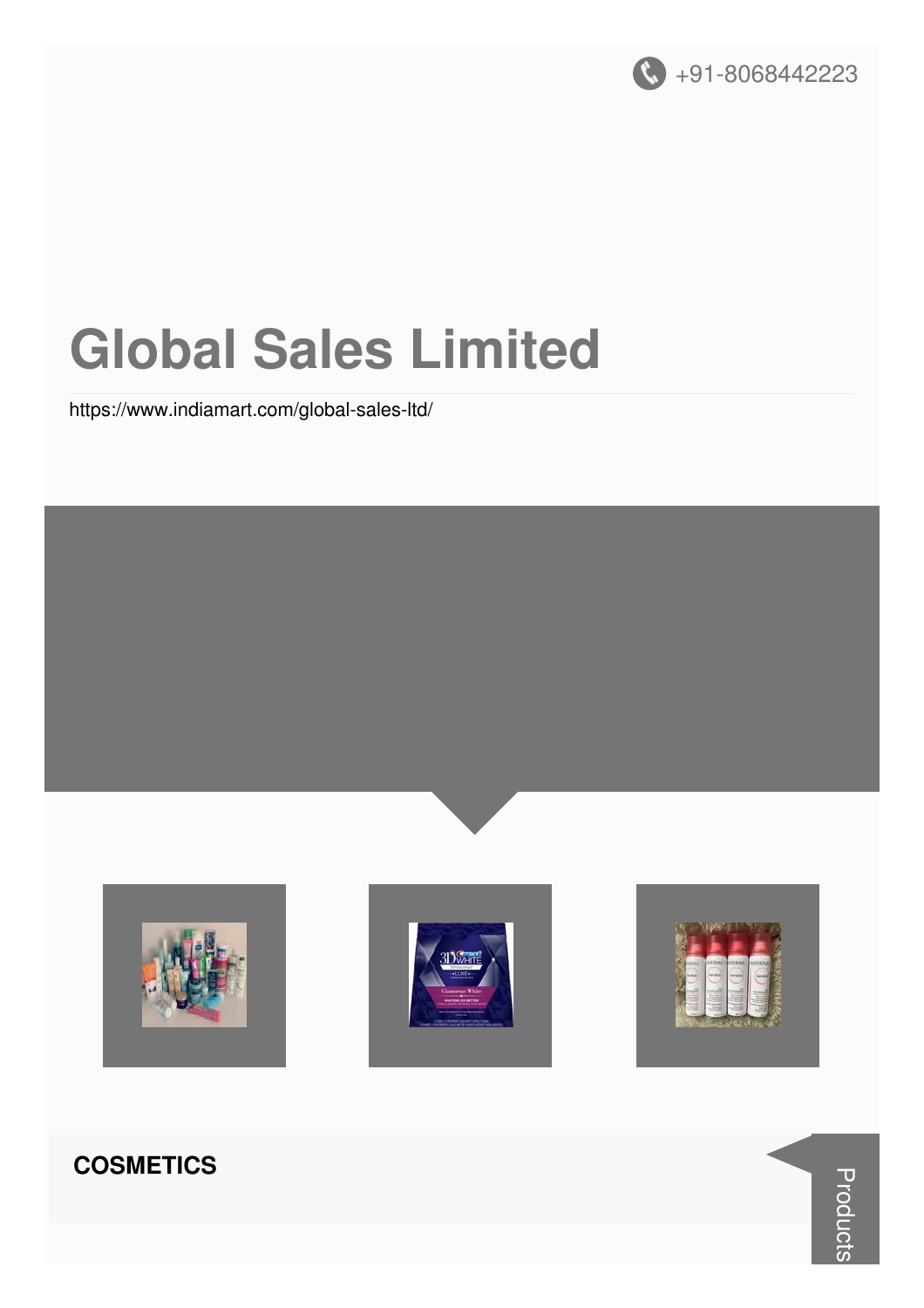

Maybelline Cosmetics



**Black Opal True Color Stick** Foundation For Sale



Original Avene Thermal Spring Water



**AVENE THERMAL WATER** SALE / LA ROCHE POSSAY THERMAL WATER FR **WHOLESALE**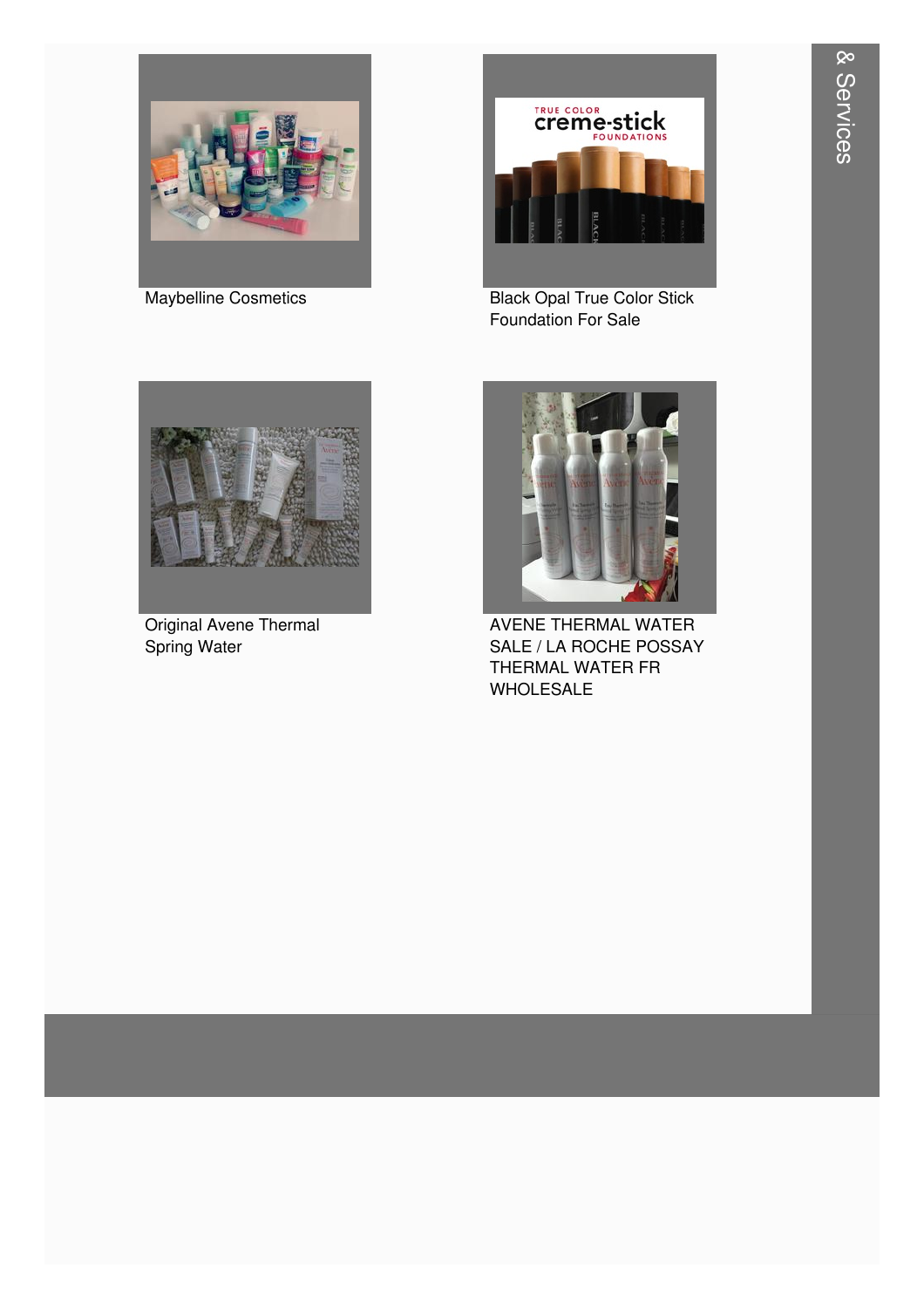#### **MEDICAL**



Crest 3D White Glamorous



Crest 3D White Brilliance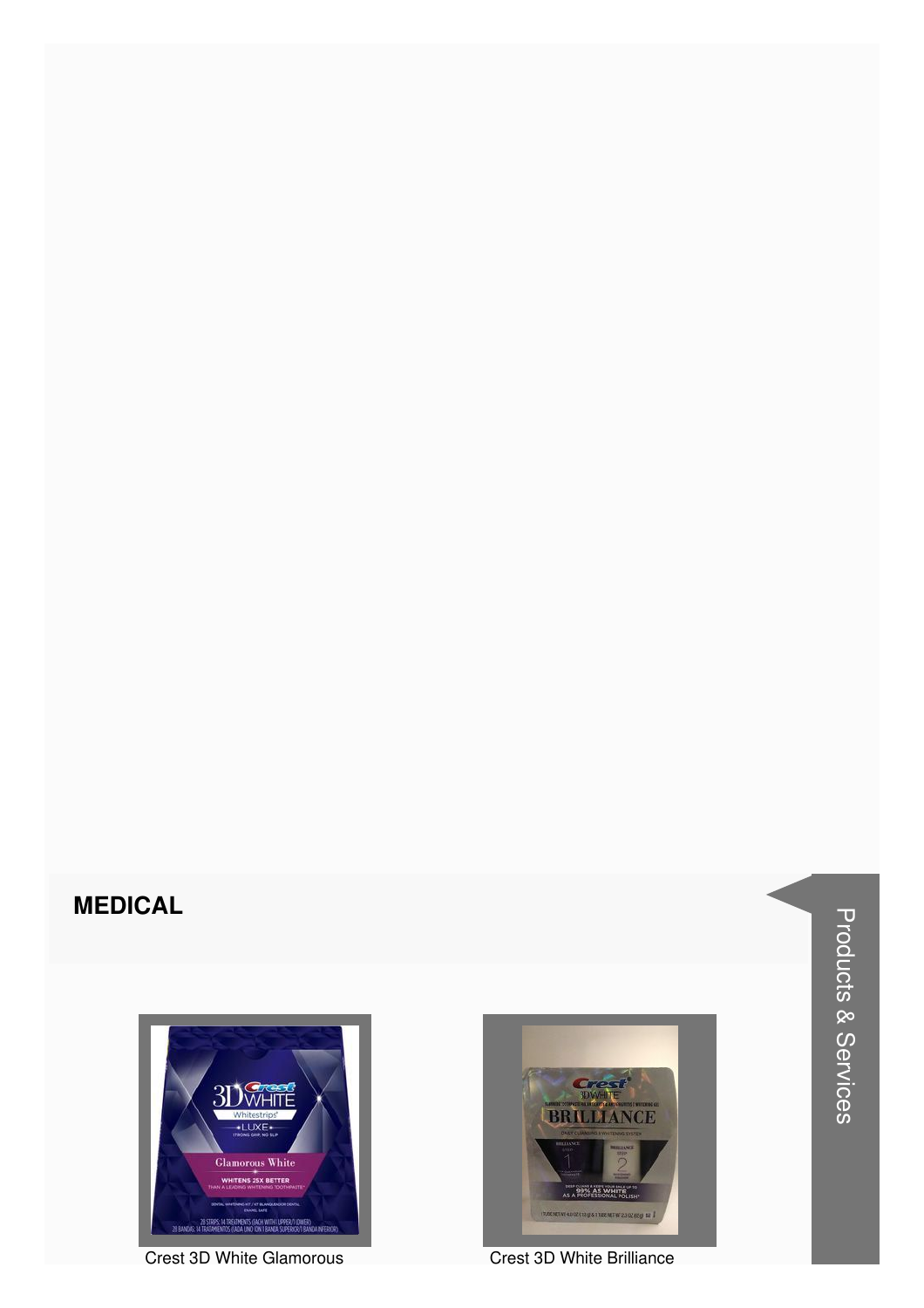White Whitestrips Dental Teeth Whitening Strips

Crest 3D White Glamorous



Crest 3D White Whitestrips With Light Teeth Whitening Kit

Toothpaste And Whitening Gel **System** 

Crest 3D White Brilliance



Crest 3D White Supreme FlexFit No Slip White strips Dental Whitening Kit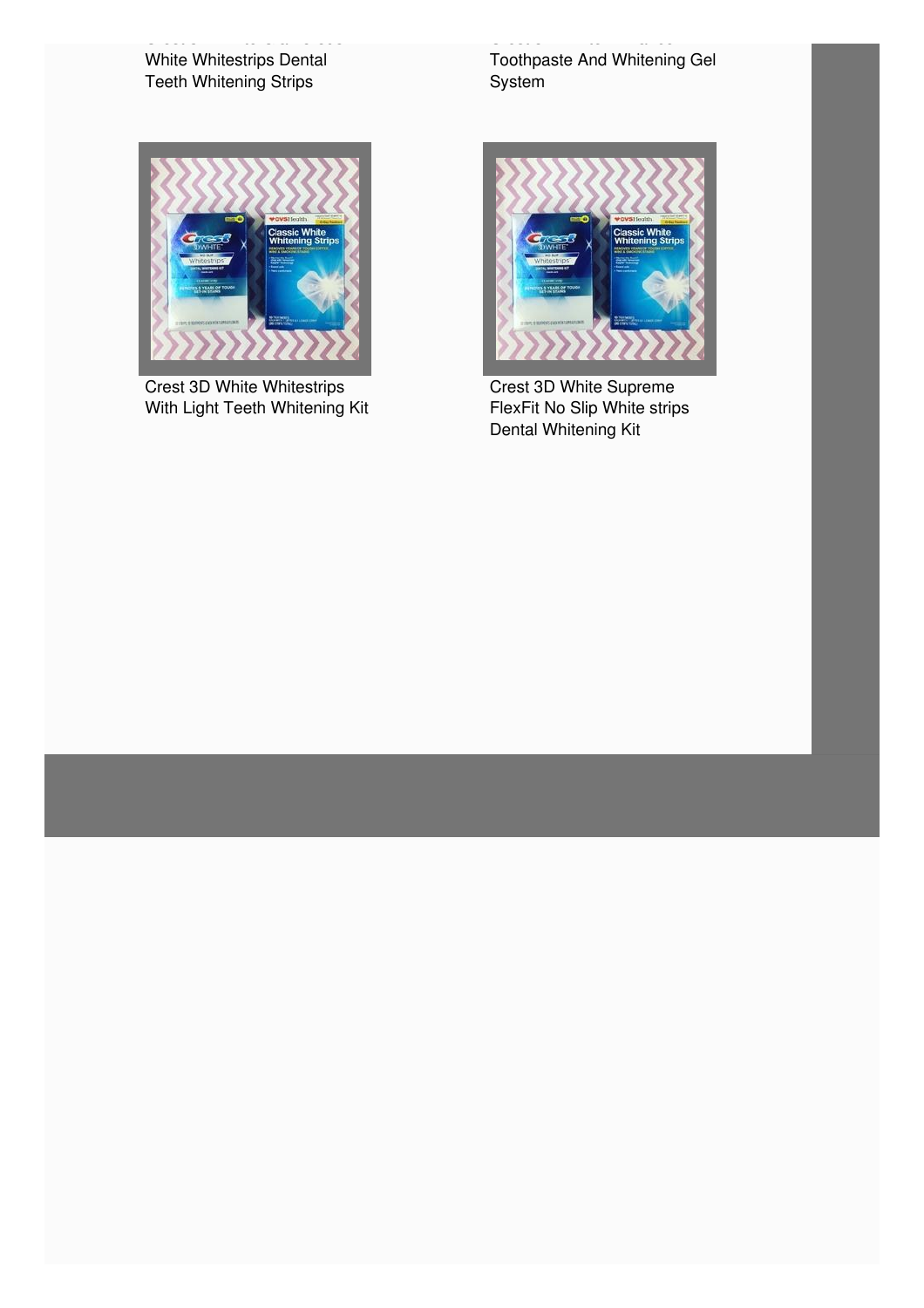#### **SKIN COSMETICS**



Bioderma Dermatological Water



Original Chanel Coco Mademoiselle Perfumes



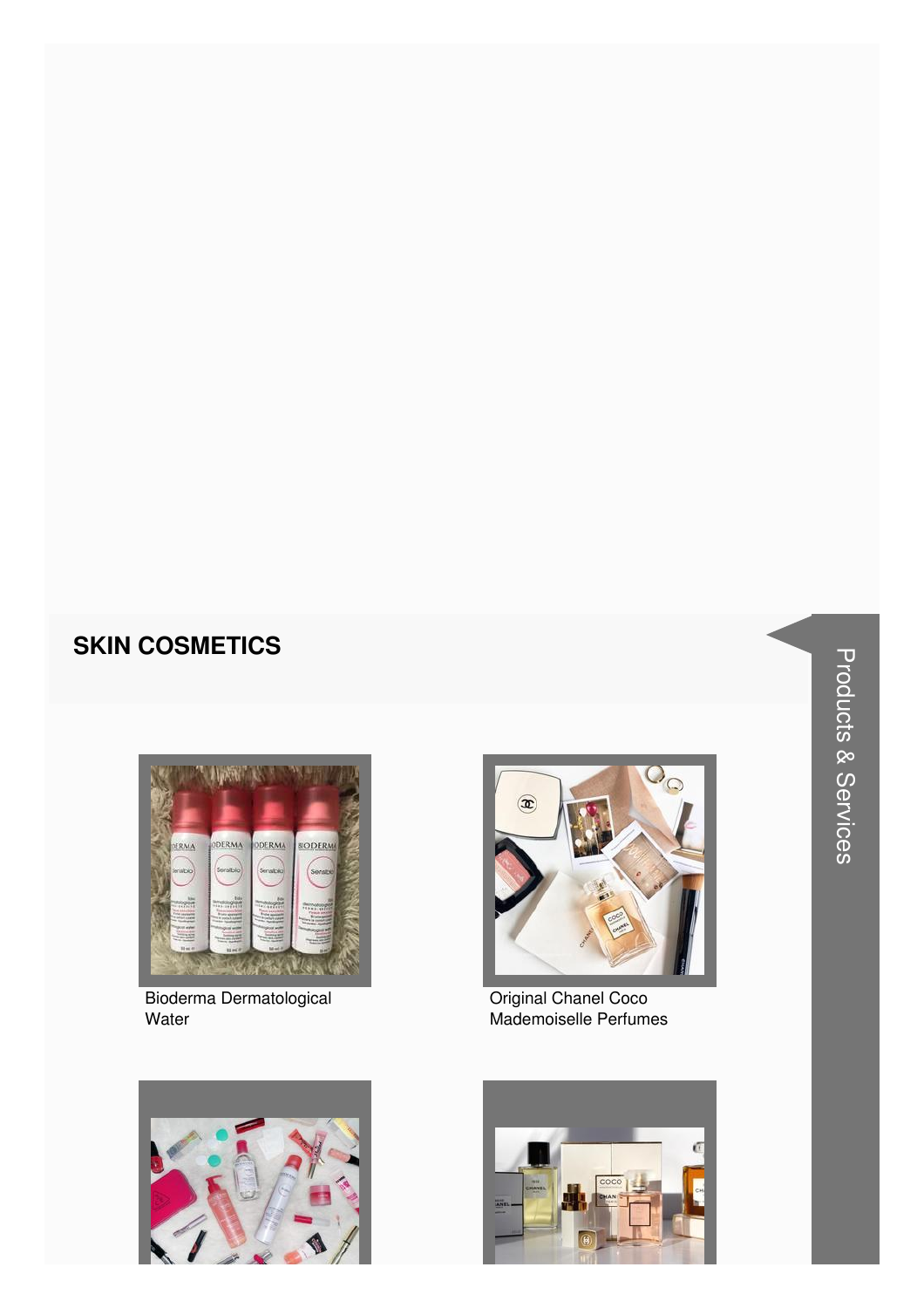

Bioderma Sensibio Dermatological Water C h a n el C o c o M a d e m ois elle Perfumes Near Me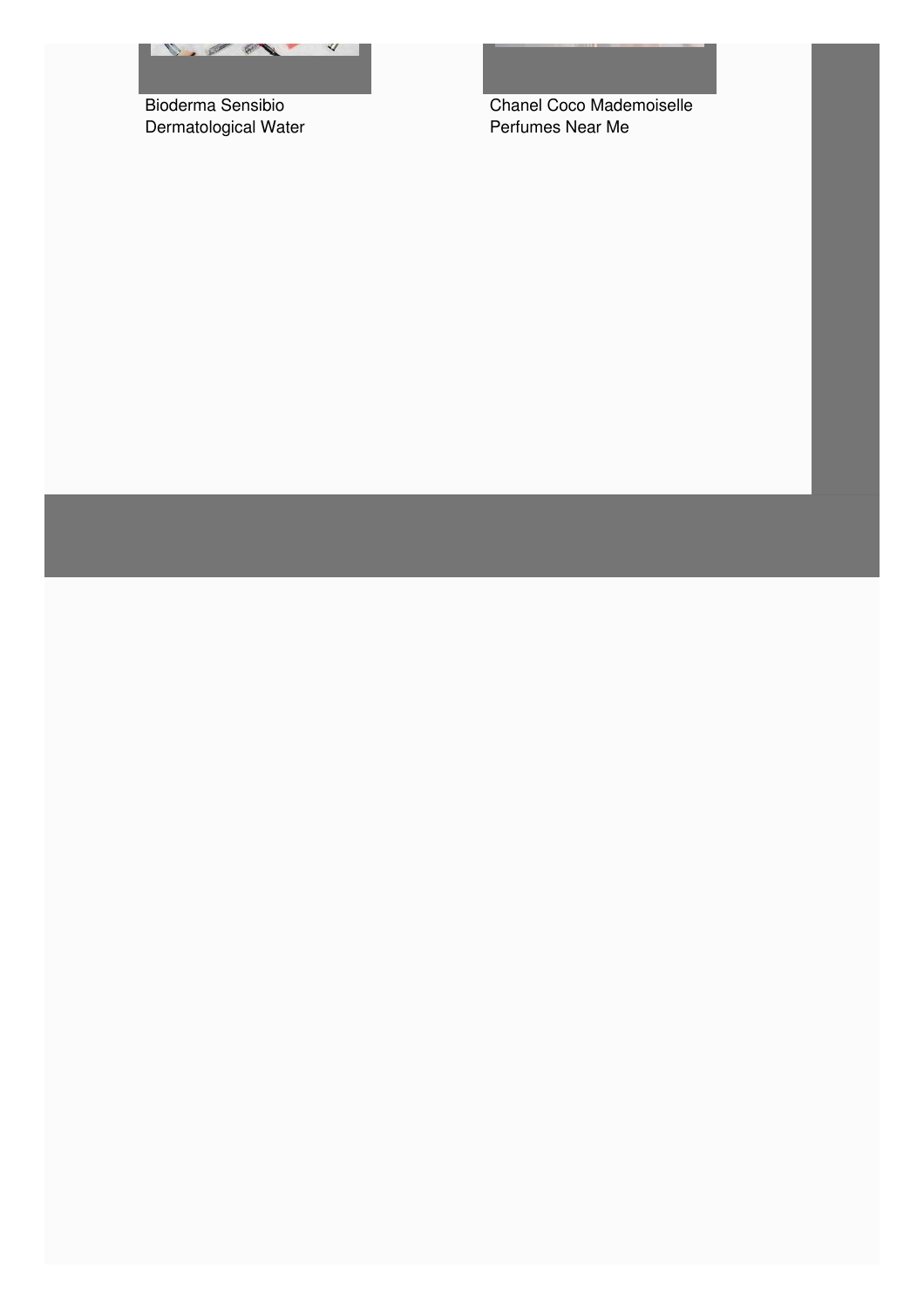#### **CANDY**



Mars Classic Candy 47g



Bounty 57g Std



M&M's Peanut



M&M's Chocolate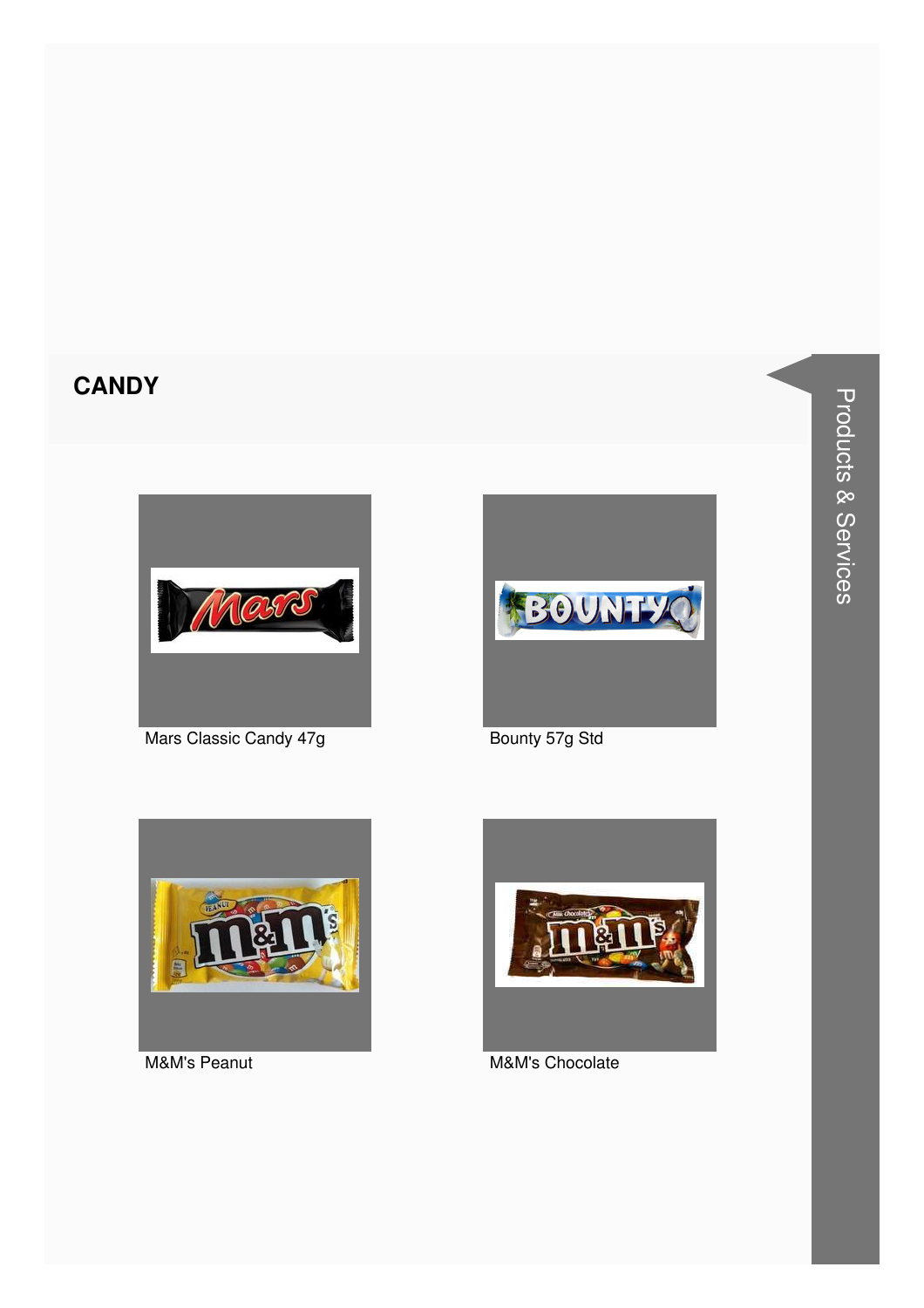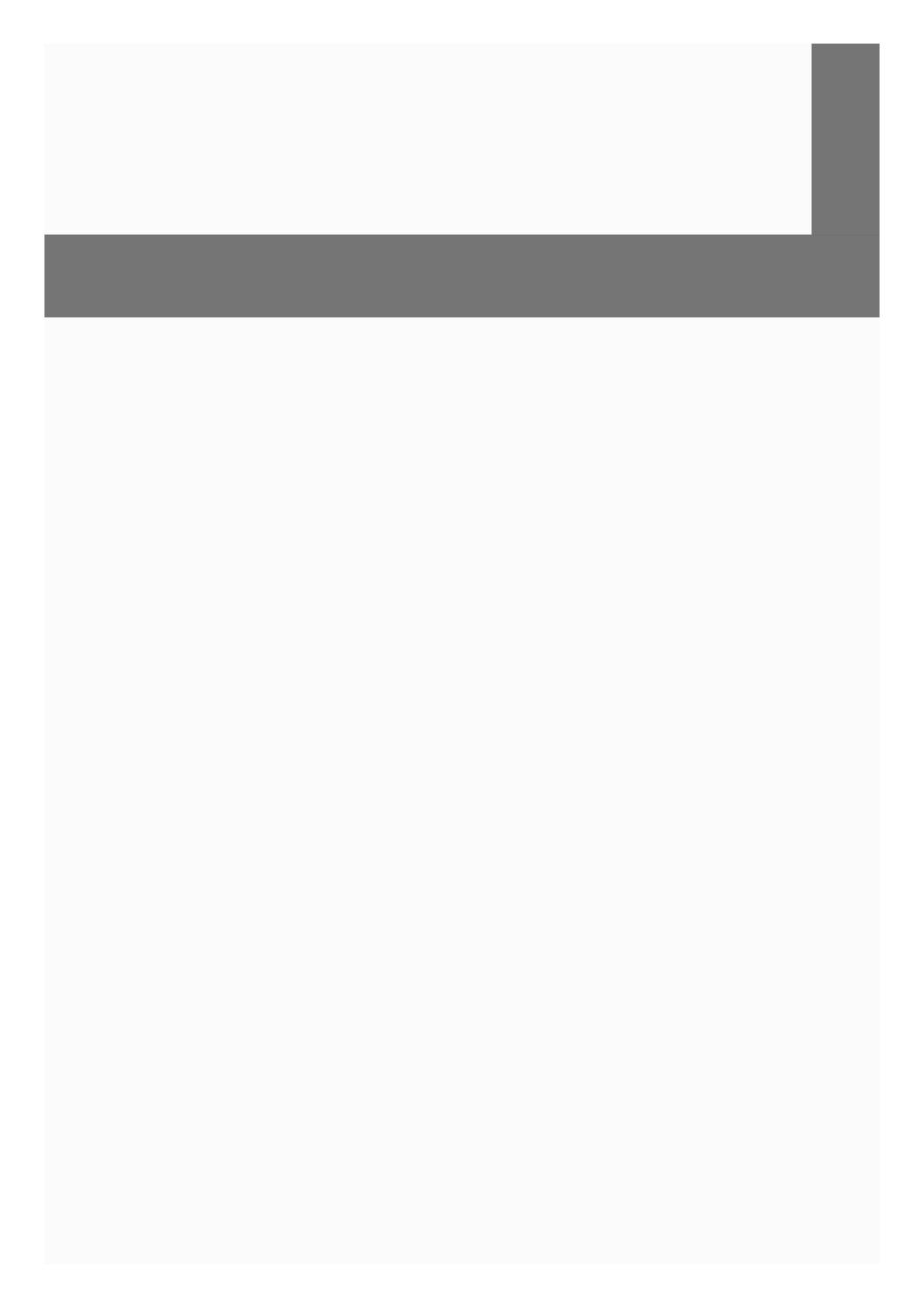### **SKIN CARE**



La Mer Creme De La Mer For Sale



Valmont Hydra3 Regenetic Cream (salon)



Eve Lom Cleanse



Bioderma Sensibio Micelle (crealine) H2o For Sale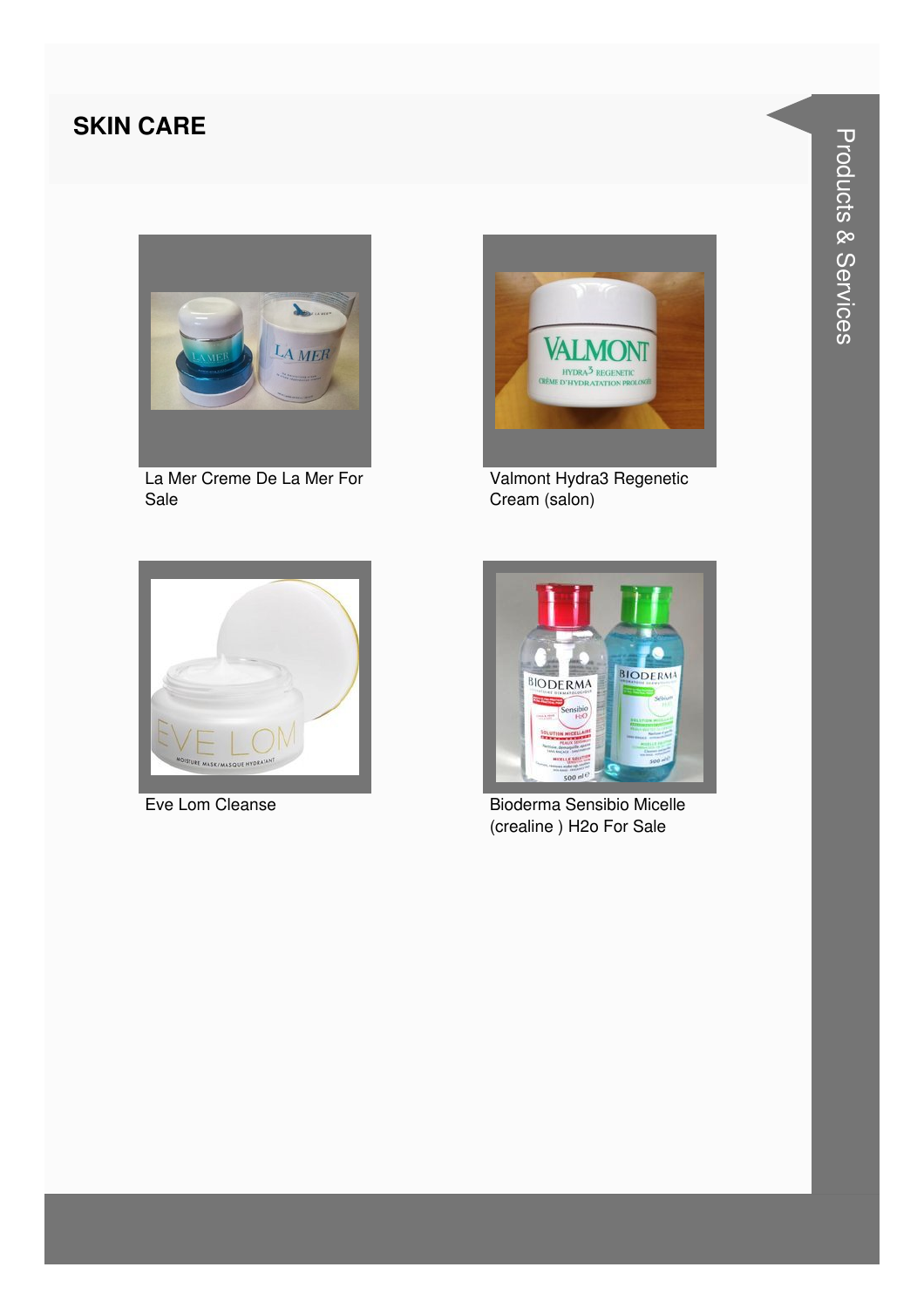





Products & Servi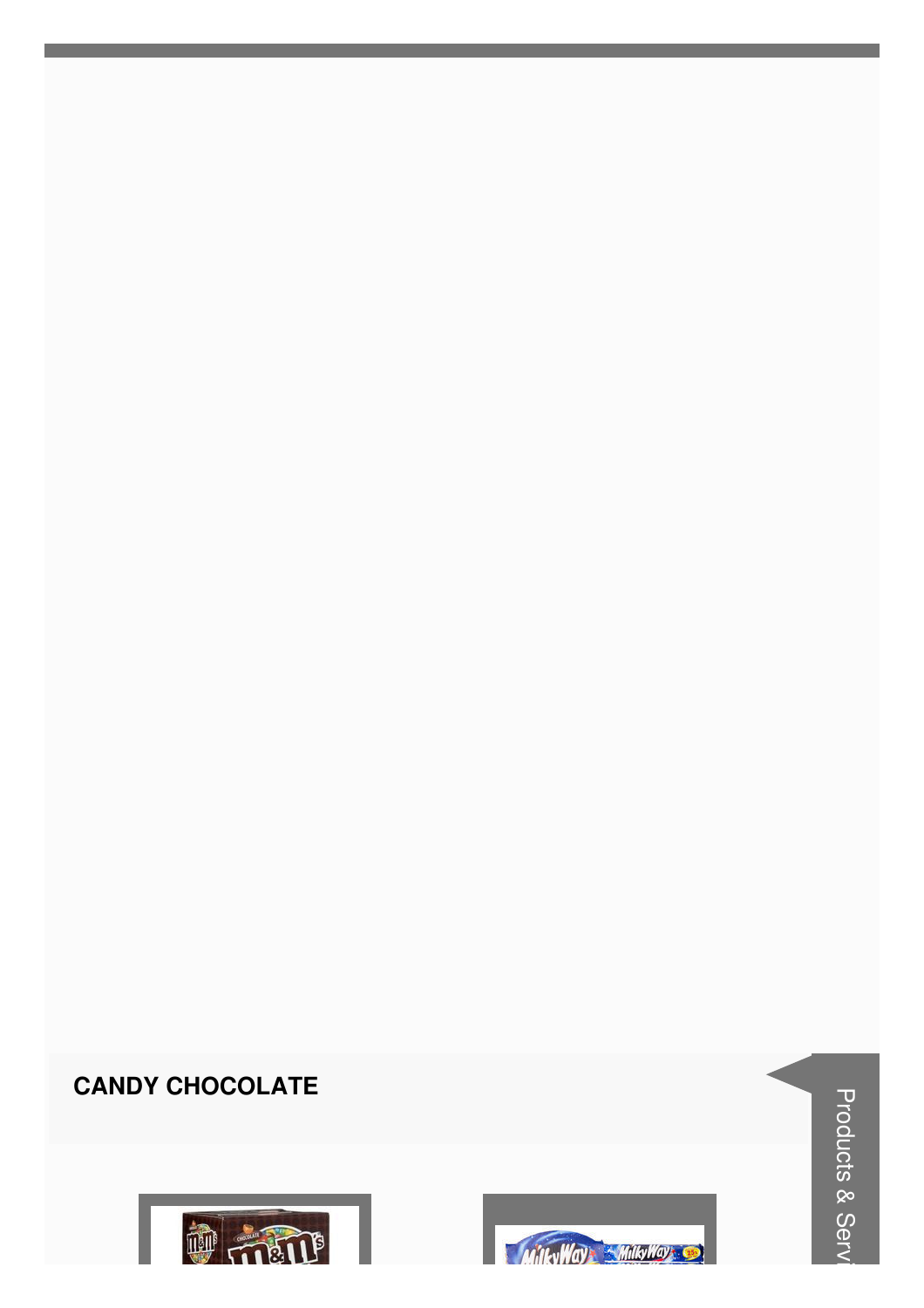

M&M Chocolate



Milky Way Chocolate



Twix Xtra Chocolate



Mars 2pack Chocolate Bars Full Box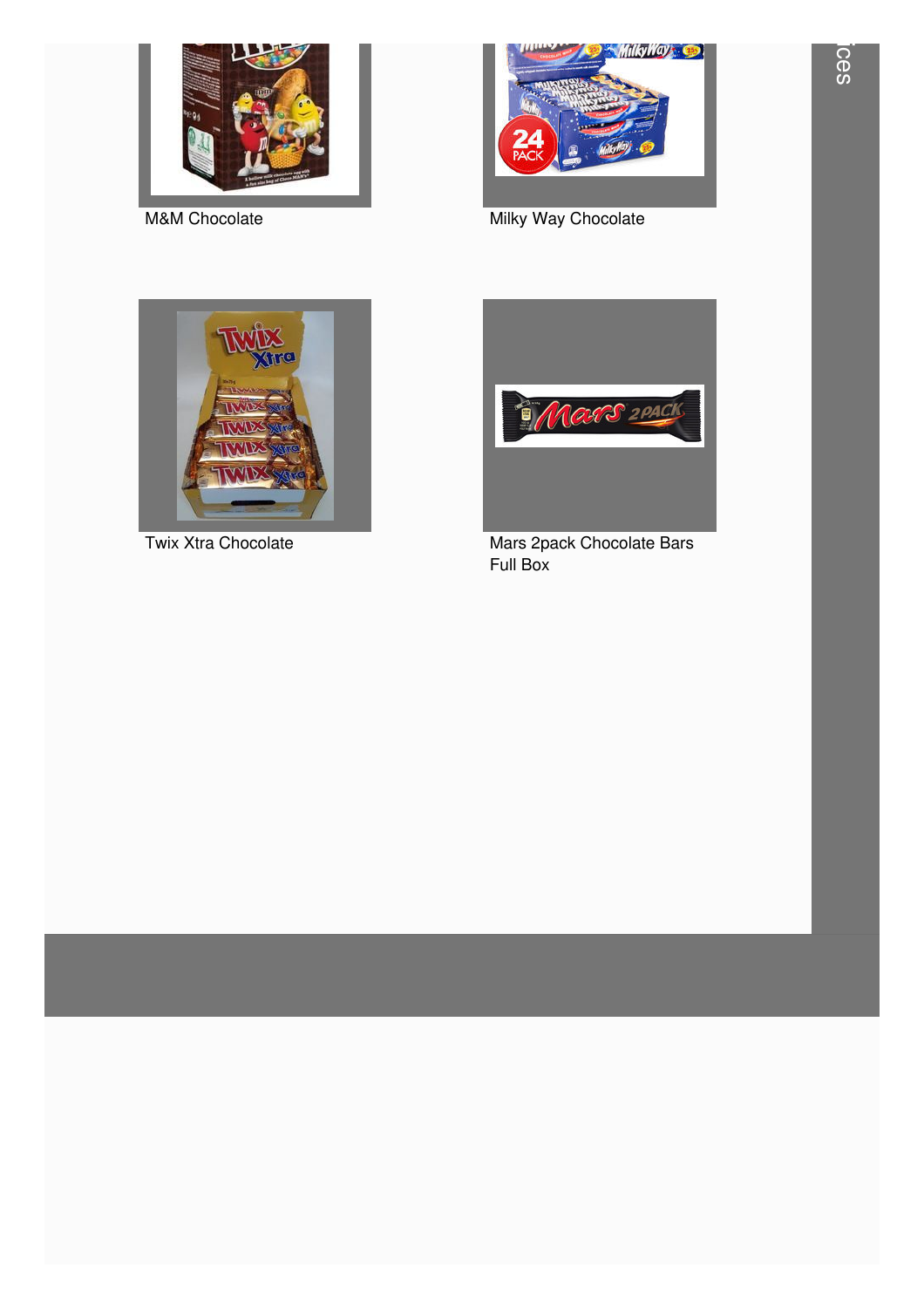#### SOFT DRINKS



CoCa Cola Light - 500n



ml Schweppes Tonic Water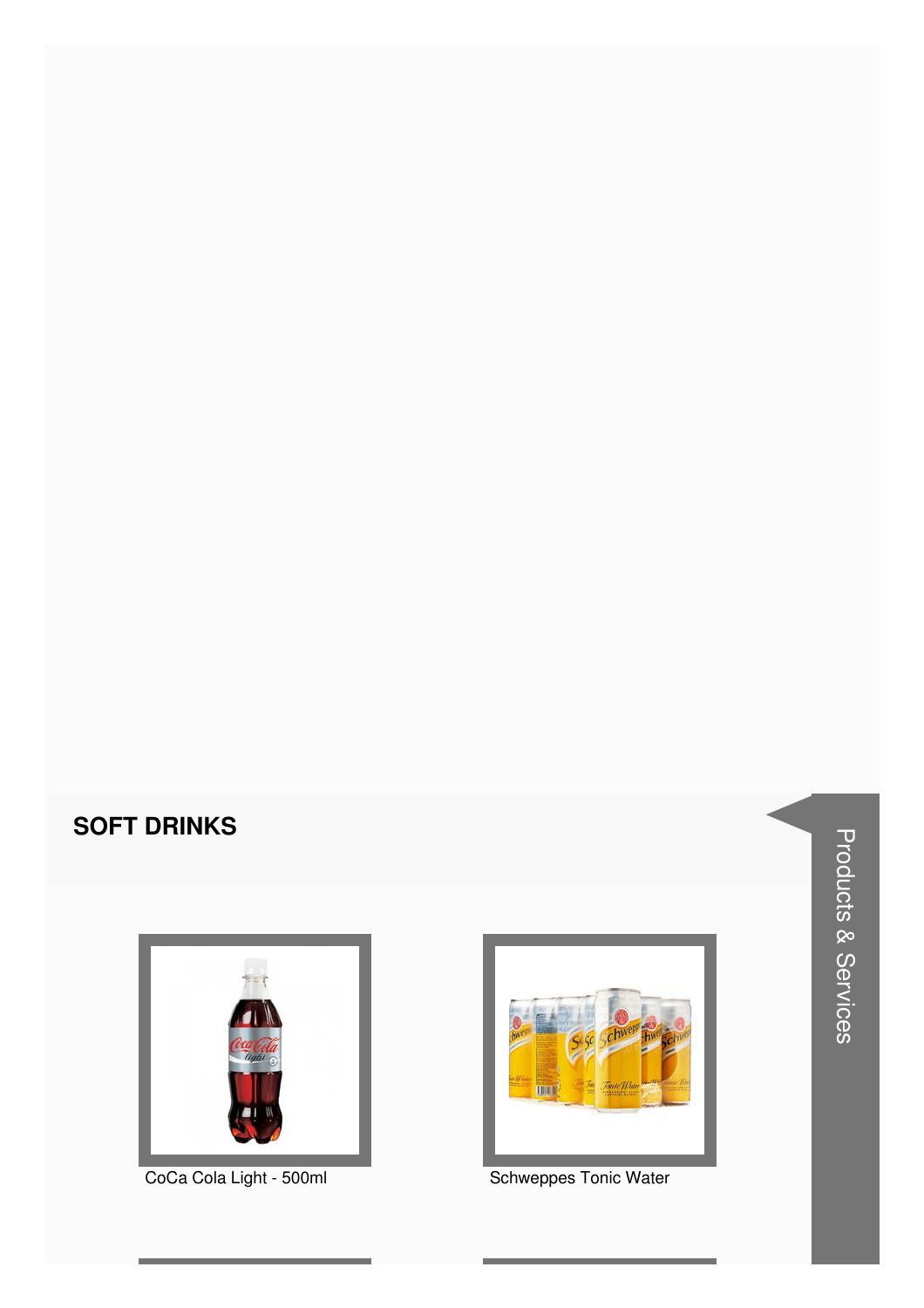

Fanta Orange **Sprite** Sprite

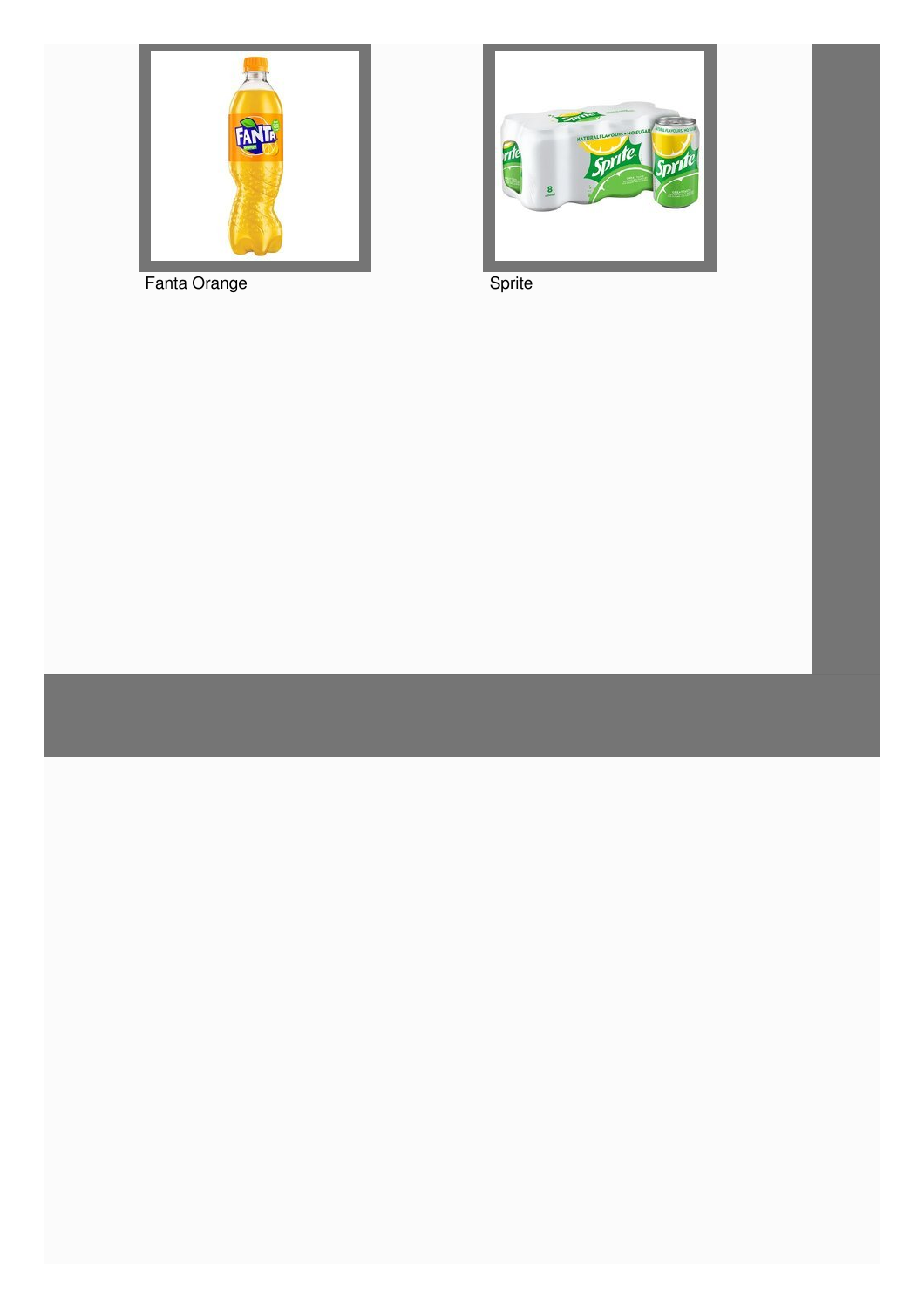## **CANDIES**



M& M Peanut Chocolate Candies



M&M Chocolate 200g

# **Products & Services**

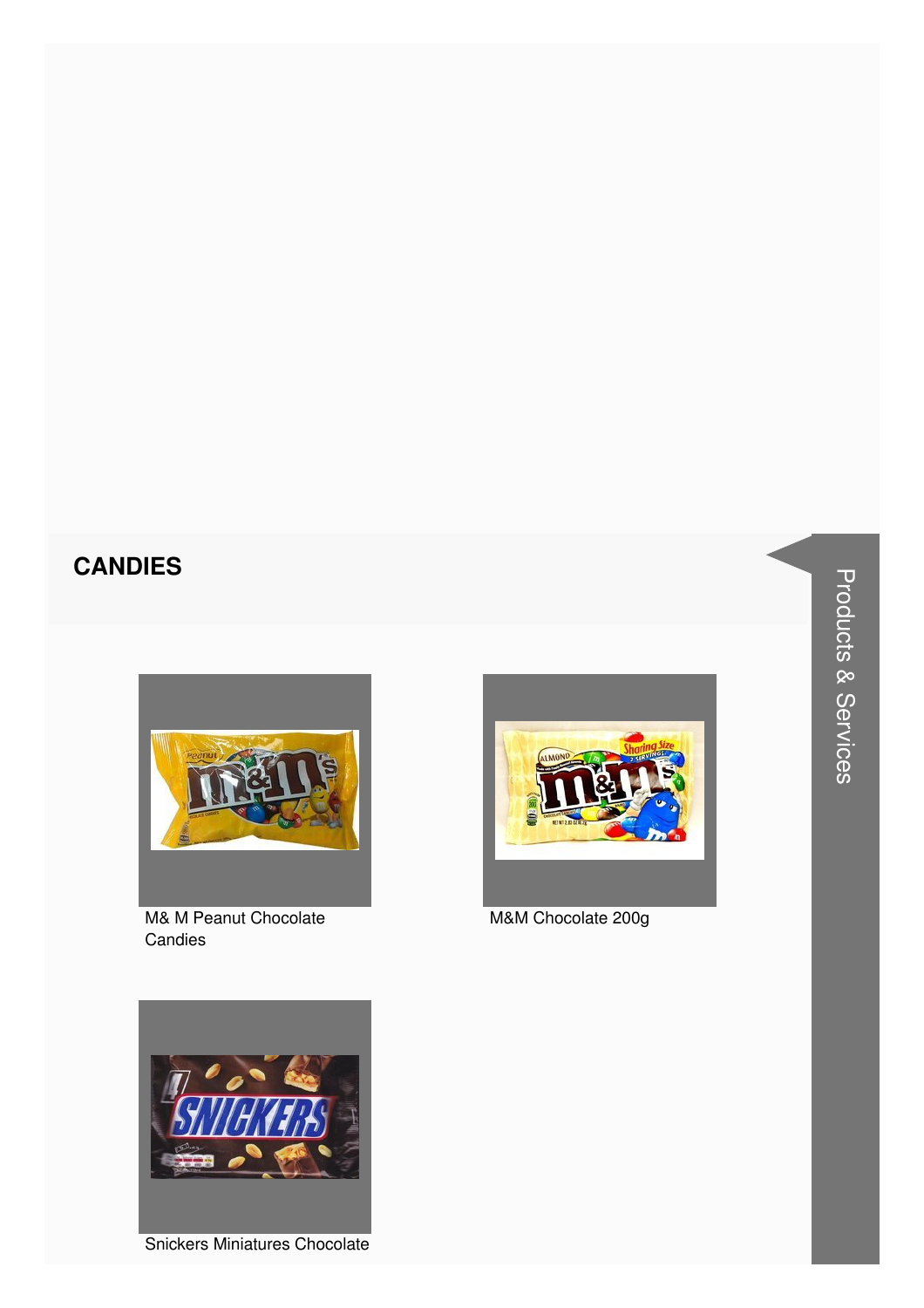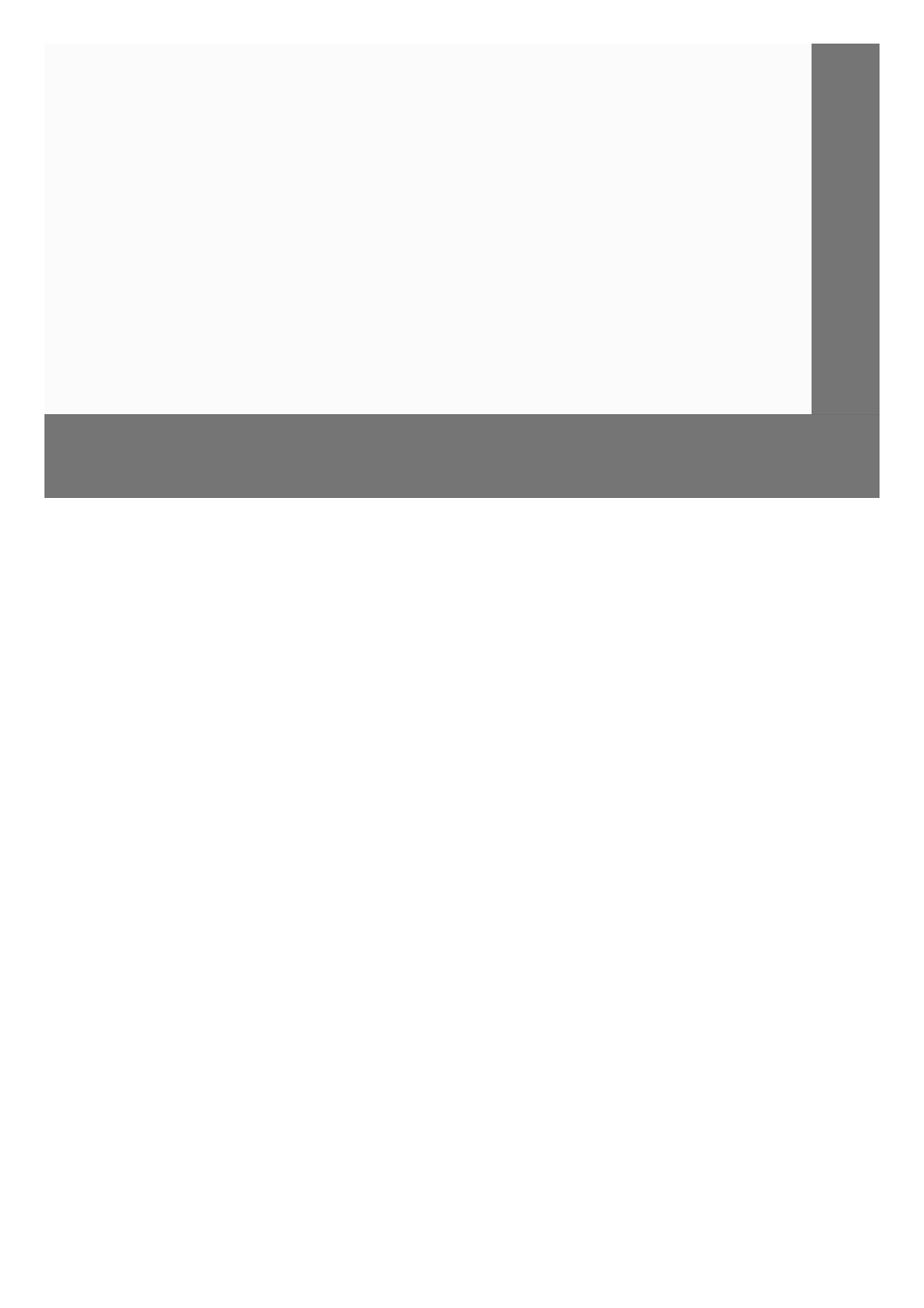### **OTHER PRODUCTS:**



**Bulk Nuxe Cosmetics Products For Wholesale** 



Crest 3D White Whitestrips **Classic Vivid** 



**Chanel Coco Mademoiselle** Perfumes



Snickers Super Chocolate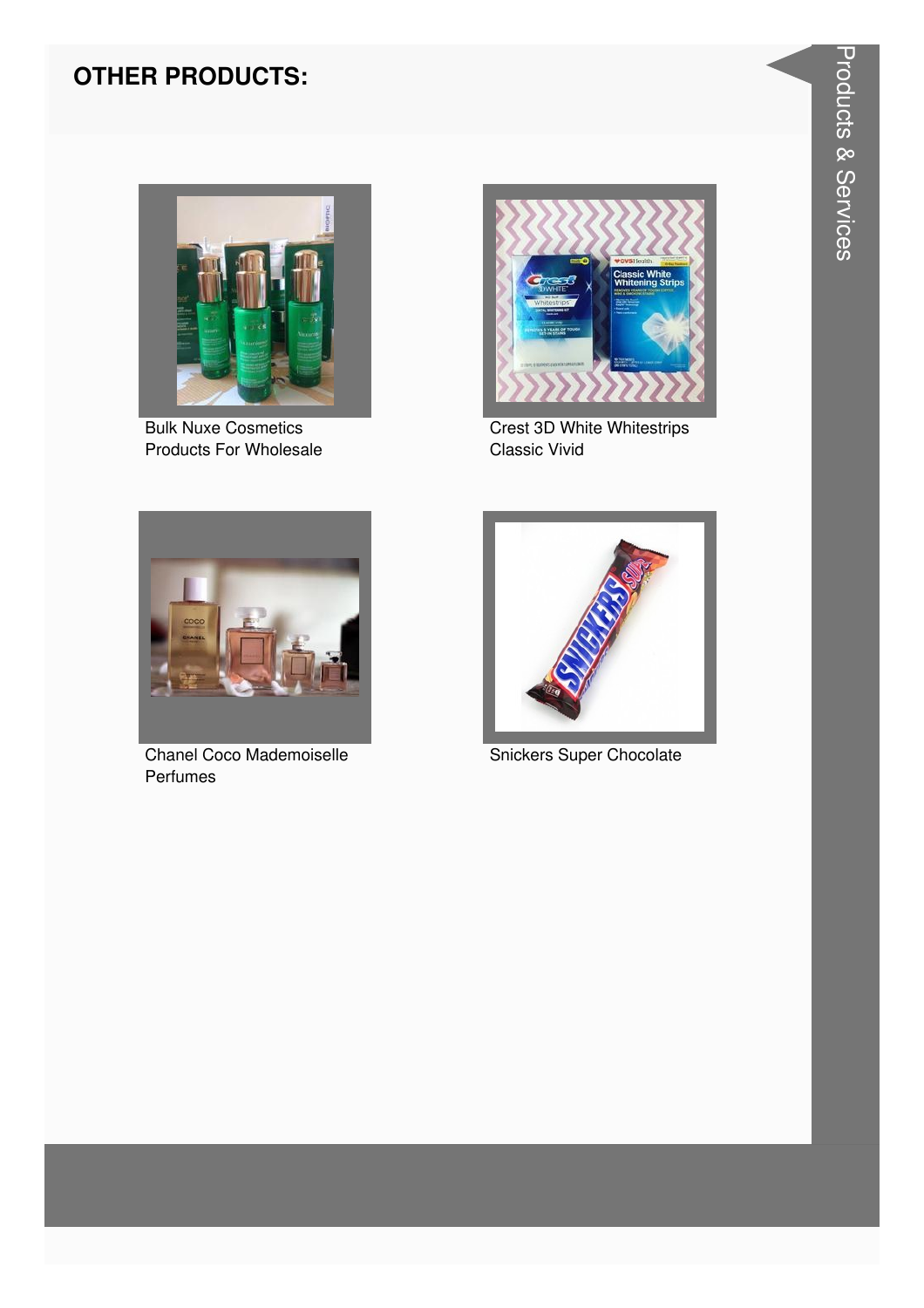# Factsheet

Nature of Business

:Exporter and